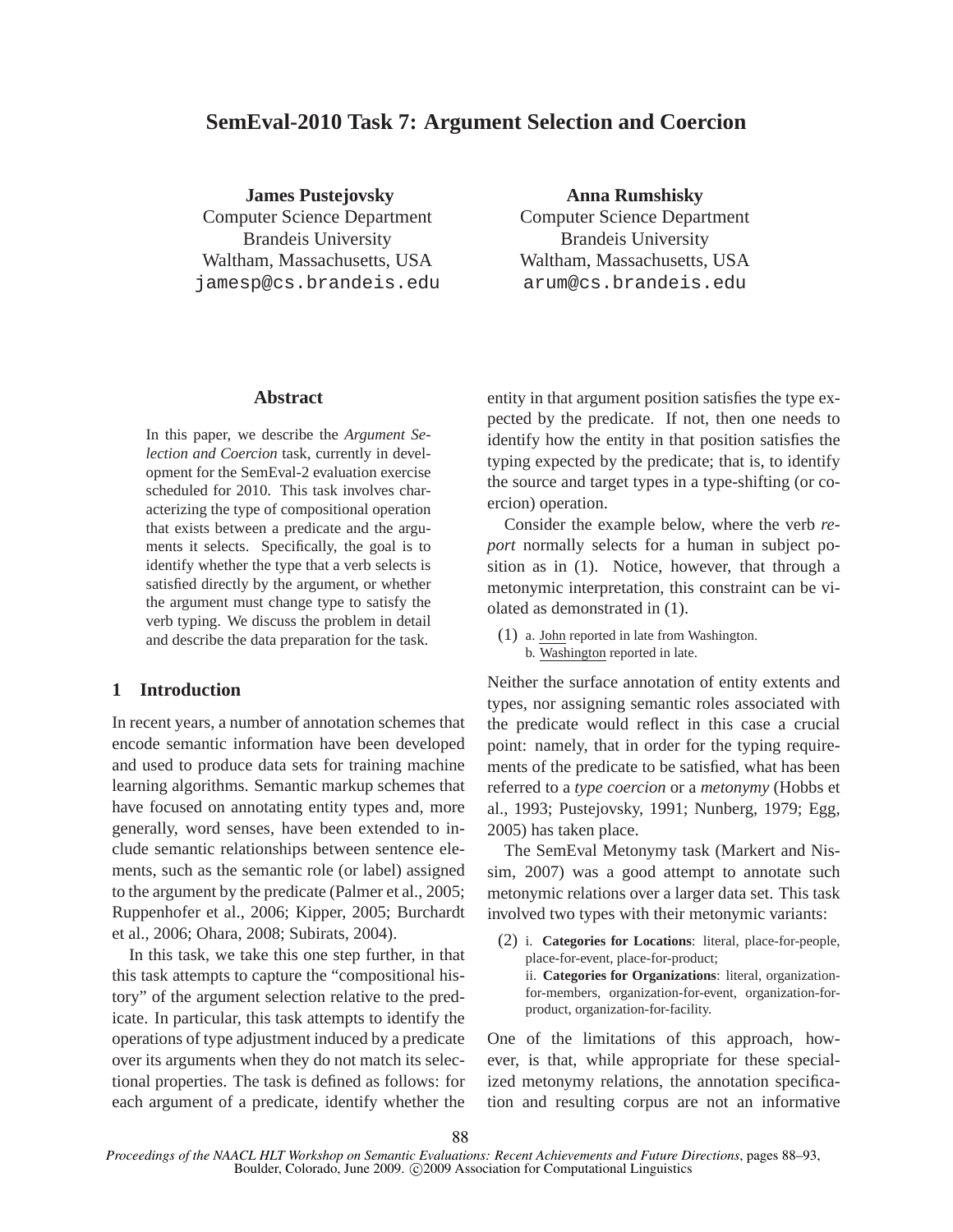guide for extending the annotation of argument selection more broadly.

In fact, the metonymy example in (1) is an instance of a much more pervasive phenomenon of type shifting and coercion in argument selection. For example, in (3) below, the sense annotation for the verb *enjoy* should arguably assign similar values to both  $(3a)$  and  $(3b)$ .

(3) a. Mary enjoyed drinking her beer . b. Mary enjoyed her beer.

The consequence of this, however, is that, under current sense and role annotation strategies, the mapping to a syntactic realization for a given sense is made more complex, and is in fact, perplexing for a clustering or learning algorithm operating over subcategorization types for the verb.

# **2 Methodology of Annotation**

Before introducing the specifics of the argument selection and coercion task, let us review briefly our assumptions regarding the role of annotation within the development and deployment of computational linguistic systems.

We assume that the features we use for encoding a specific linguistic phenomenon are rich enough to capture the desired behavior. These linguistic descriptions are typically distilled from extensive theoretical modeling of the phenomenon. The descriptions in turn form the basis for the annotation values of the specification language, which are themselves the features used in a development cycle for training and testing an identification or labeling algorithm over text. Finally, based on an analysis and evaluation of the performance of a system, the model of the phenomenon may be revised, for retraining and testing.

We call this particular cycle of development the MATTER methodology:

- (4) a. **Model**: Structural descriptions provide theoretically-informed attributes derived from empirical observations over the data;
	- b. **Annotate**: Annotation scheme assumes a feature set that encodes specific structural descriptions and properties of the input data;
	- c. **Train**: Algorithm is trained over a corpus annotated with the target feature set;



Figure 1: The MATTER Methodology

- d. **Test**: Algorithm is tested against held-out data;
- e. **Evaluate**: Standardized evaluation of results;
- f. **Revise**: Revisit the model, annotation specification, or algorithm, in order to make the annotation more robust and reliable.

Some of the current and completed annotation efforts that have undergone such a development cycle include:

- PropBank (Palmer et al., 2005)
- NomBank (Meyers et al., 2004)
- TimeBank (Pustejovsky et al., 2005)
- Opinion Corpus (Wiebe et al., 2005)
- Penn Discourse TreeBank (Miltsakaki et al., 2004)

## **3 Task Description**

This task involves identifying the selectional mechanism used by the predicate over a particular argument.<sup>1</sup> For the purposes of this task, the possible relations between the predicate and a given argument are restricted to *selection* and *coercion*. In *selection*, the argument NP satisfies the typing requirements of the predicate, as in (5).

(5) a. The spokesman denied the statement (PROPOSITION). b. The child threw the stone (PHYSICAL OBJECT). c. The audience didn't believe the rumor (PROPOSI-TION).

*Coercion* encompasses all cases when a typeshifting operation must be performed on the complement NP in order to satisfy selectional requirements of the predicate, as in (6). Note that coercion operations may apply to any argument position in a sentence, including the subject, as seen in (6b). Coercion can also be seen as an object of a proposition as in (6c).

(6) a. The president denied the attack (EVENT  $\rightarrow$  PROPOSI-TION). b. The White House (LOCATION  $\rightarrow$  HUMAN) denied this

statement.

c. The Boston office called with an update (EVENT  $\rightarrow$ INFO).

<sup>&</sup>lt;sup>1</sup>This task is part of a larger effort to annotate text with compositional operations (Pustejovsky et al., 2009).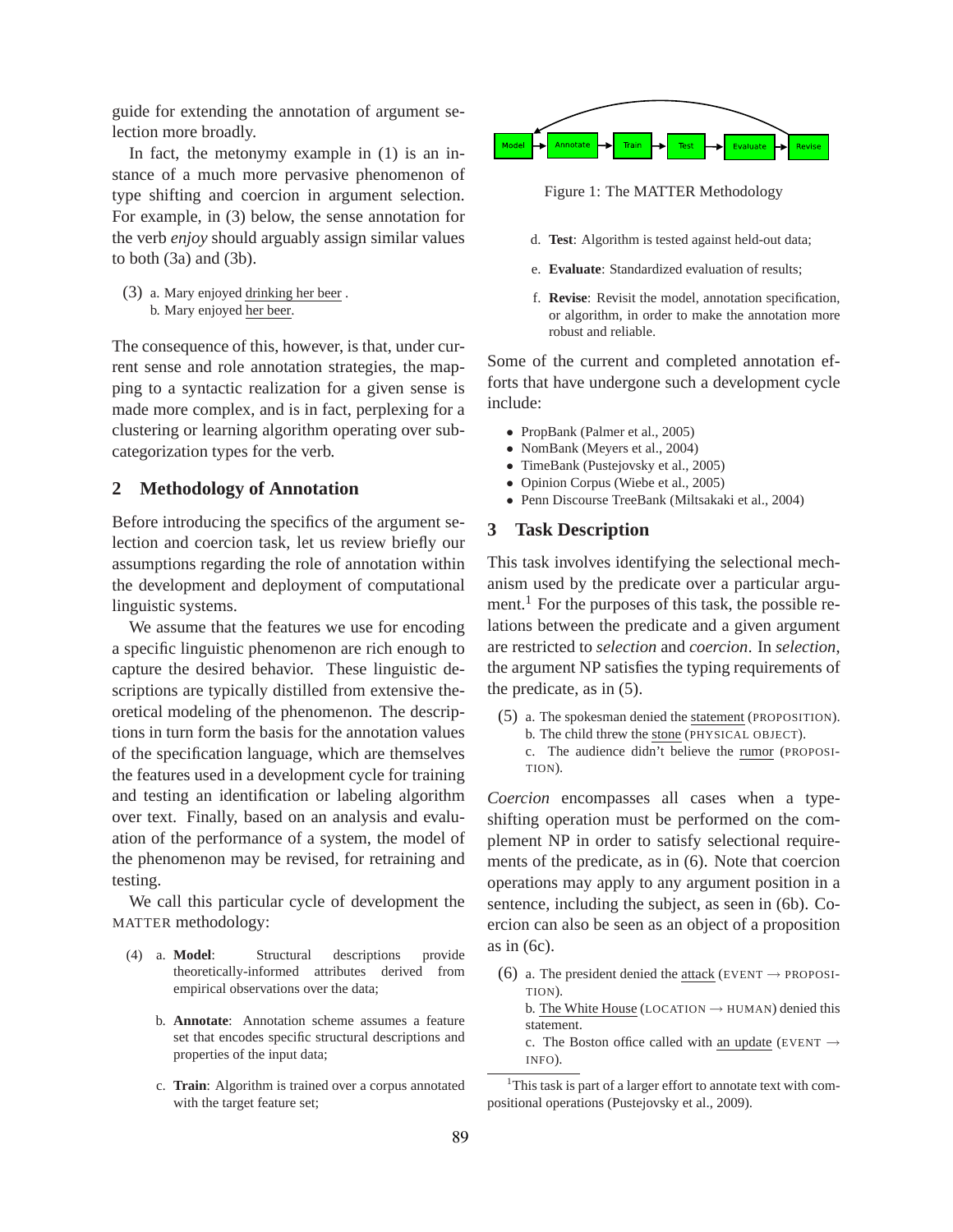The definition of *coercion* will be extended to include instances of type-shifting due to what we term the *qua*-relation.

(7) a. You can crush the pill (PHYSICAL OBJECT) between two spoons. (*Selection*) b. It is always possible to crush imagination (ABSTRACT ENTITY qua PHYSICAL OBJECT) under the weight of numbers. (*Coercion/qua-relation*)

In order to determine whether type-shifting has taken place, the classification task must then involve the following (1) identifying the verb sense and the associated syntactic frame, (2) identifying selectional requirements imposed by that verb sense on the target argument, and (3) identifying semantic type of the target argument. Sense inventories for the verbs and the type templates associated with different syntactic frames will be provided to the participants.

#### **3.1 Semantic Types**

In the present task, we use a subset of semantic types from the Brandeis Shallow Ontology (BSO), which is a shallow hierarchy of types developed as a part of the CPA effort (Hanks, 2009; Pustejovsky et al., 2004; Rumshisky et al., 2006). The BSO types were selected for their prevalence in manually identified selection context patterns developed for several hundreds English verbs. That is, they capture common semantic distinctions associated with the selectional properties of many verbs.

The following list of types is currently being used for annotation:

(8) HUMAN, ANIMATE, PHYSICAL OBJECT, ARTIFACT, ORGANIZATION, EVENT, PROPOSITION, INFORMA-TION, SENSATION, LOCATION, TIME PERIOD, AB-STRACT ENTITY, ATTITUDE, EMOTION, PROPERTY, PRIVILEGE, OBLIGATION, RULE

The subset of types chosen for annotation is purposefully shallow, and is not structured in a hierarchy. For example, we include both HUMAN and AN-IMATE in the type system along with PHYSICAL OB-JECT. While HUMAN is a subtype of both ANIMATE and PHYSICAL OBJECT, the system should simply choose the most relevant type (i.e. HUMAN) and not be concerned with type inheritance. The present set of types may be revised if necessary as the annotation proceeds.



Figure 2: Corpus Development Architecture

#### **4 Resources and Corpus Development**

Preparing the data for this task will be done in two phases: *the data set construction phase* and *the annotation phase*. The first phase consists of (1) selecting the target verbs to be annotated and compiling a sense inventory for each target, and (2) data extraction and preprocessing. The prepared data is then loaded into the annotation interface. During the annotation phase, the annotation judgments are entered into the database, and the adjudicator resolves disagreements. The resulting database representation is used by the exporting module to generate the corresponding XML markup or stand-off annotation. The corpus development architecture is shown in Fig. 2.

#### **4.1 Data Set Construction Phase**

In the set of target verbs selected for the task, preference will be given to the verbs that are strongly coercive in at least one of their senses, i.e. tend to impose semantic typing on one of their arguments. The verbs will be selected by examining the data from several sources, using the Sketch Engine (Kilgarriff et al., 2004) as described in (Rumshisky and Batiukova, 2008).

An inventory of senses will be compiled for each verb. Whenever possible, the senses will be mapped to OntoNotes (Pradhan et al., 2007) and to the CPA patterns (Hanks, 2009). For each sense, a set of type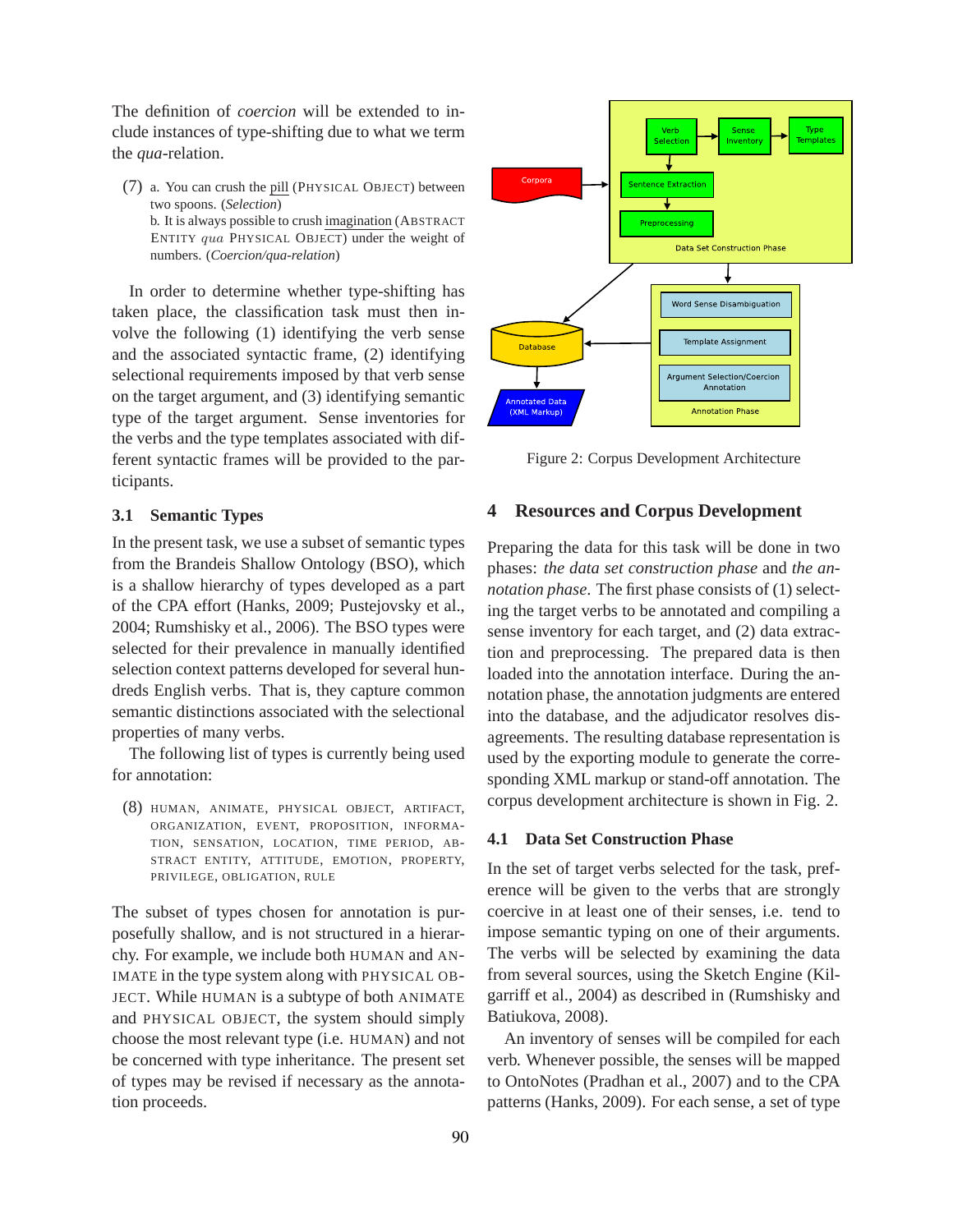templates will be compiled, associating each sense with one or more syntactic patterns which will include type specification for all arguments. For example, one of the senses of the verb *deny* is refuse to grant. This sense is associated with the following type templates:

(9) HUMAN deny ENTITY to HUMAN HUMAN deny HUMAN ENTITY

The set of type templates for each verb will be built using a modification of the CPA technique (Hanks and Pustejovsky, 2005; Pustejovsky et al., 2004)).

A set of sentences will be randomly extracted for each target verb from the BNC (BNC, 2000) and the American National Corpus (Ide and Suderman, 2004). This choice of corpora should ensure a more balanced representation of language than is available in commonly annotated WSJ and other newswire text. Each extracted sentence will be automatically parsed, and the sentences organized according to the grammatical relation involving the target verb. Sentences will be excluded from the set if the target argument is expressed as anaphor, or is not present in the sentence. Semantic head for the target grammatical relation will be identified in each case.

#### **4.2 Annotation Phase**

Word sense disambiguation will need to be performed as a preliminary stage for the annotation of compositional operations. The annotation task is thus divided into two subtasks, presented successively to the annotator:

- (1) Word sense disambiguation of the target predicate
- (2) Identification of the compositional relationship between target predicate and its arguments

In the first subtask, the annotator is presented with a set of sentences containing the target verb and the chosen grammatical relation. The annotator is asked to select the most fitting sense of the target verb, or to throw out the example (pick the "N/A" option) if no sense can be chosen either due to insufficient context, because the appropriate sense does not appear in the inventory, or simply no disambiguation can be made in good faith. The interface is shown in Fig. 3. After this step is complete, the appropriate sense is saved into the database, along with the associated type template.

In the second subtask, the annotator is presented with a list of sentences in which the target verb is used in the same sense. The data is annotated one grammatical relation at a time. The annotator is asked to determine whether the argument in the specified grammatical relation to the target belongs to the type associated with that sense in the corresponding template. The illustration of this can be seen in Fig. 4. We will perform double annotation and subsequent adjudication at each of the above annotation stages.

# **5 Data Format**

The test and training data will be provided in XML format. The relation between the predicate (viewed as function) and its argument will be represented by a composition link (CompLink) as shown below. In case of *coercion*, there is a mismatch between the source and the target types, and both types need to be identified:

*The State Department repeatedly denied the attack.*

```
The State Department repeatedly
<SELECTOR sid="s1">denied</SELECTOR>
the
<NOUN nid="n1">attack</NOUN> .
<CompLink cid="cid1" sID="s1"
relatedToNoun="n1" gramRel="dobj"
compType="COERCION"
sourceType="EVENT"
targetType="PROPOSITION"/>
```
When the compositional operation is *selection*, the source and the target types must match:

*The State Department repeatedly denied this statement.*

```
The State Department repeatedly
<SELECTOR sid="s1">denied</SELECTOR>
this
<NOUN nid="n1">statement</NOUN> .
<CompLink cid="cid1" sID="s1"
relatedToNoun="n1" gramRel="dobj"
compType="selection"
sourceType="PROPOSITION"
targetType="PROPOSITION"/>
```
## **6 Evaluation Methodology**

Precision and recall will be used as evaluation metrics. A scoring program will be supplied for participants. Two subtasks will be evaluated separately: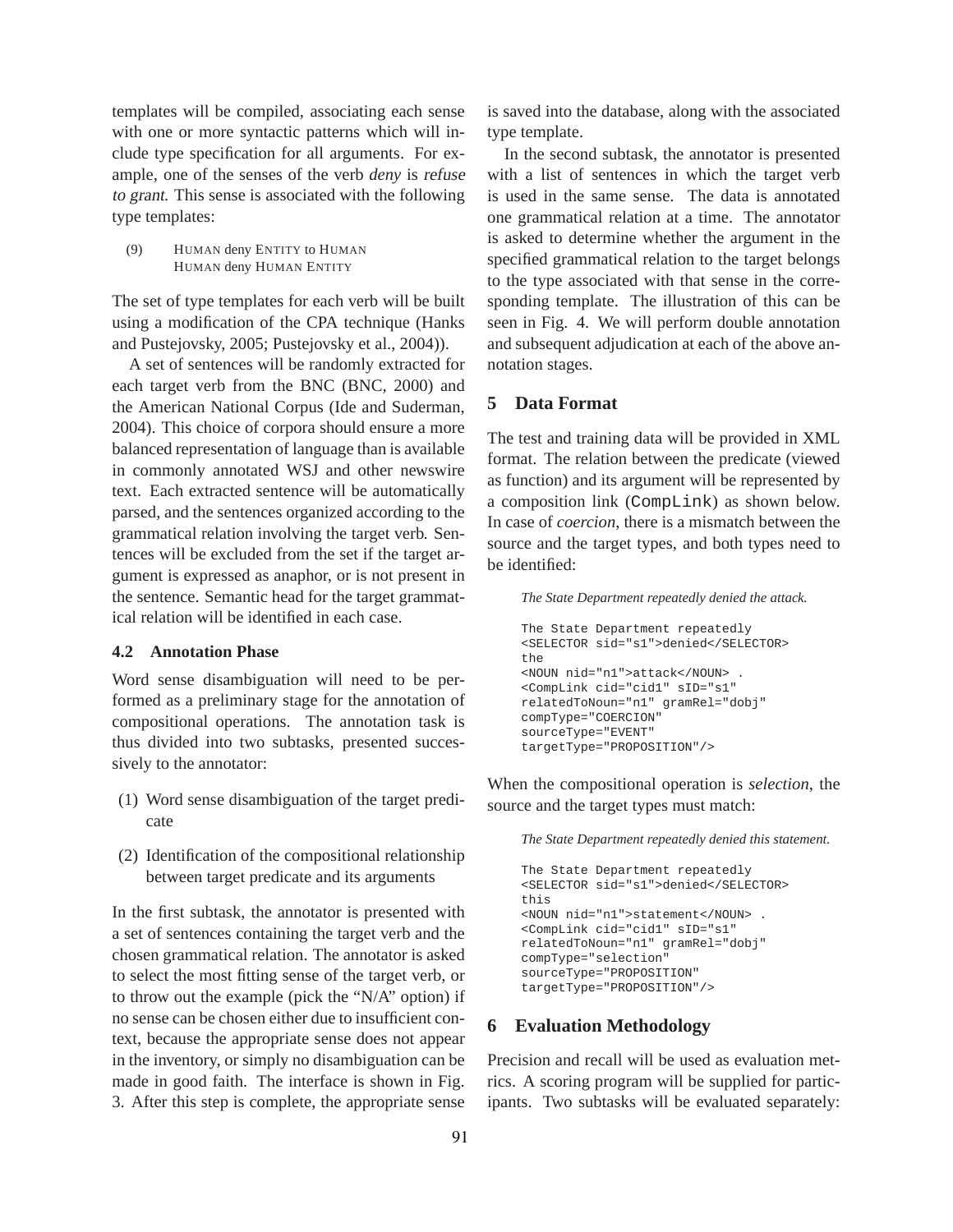

Figure 3: Predicate Sense Disambiguation for *deny*.

(1) identifying the compositional operation (i.e. selection vs. coercion) and (2) identifying the source and target argument type, for each relevant argument. Both subtasks require sense disambiguation which will not be evaluated separately.

Since type-shifting is by its nature a relatively rare event, the distribution between different types of compositional operations in the data set will be necessarily skewed. One of the standard sampling methods for handling class imbalance is downsizing (Japkowicz, 2000; Monard and Batista, 2002), where the number of instances of the major class in the training set is artificially reduced. Another possible alternative is to assign higher error costs to misclassification of minor class instances (Chawla et al., 2004; Domingos, 1999).

# **7 Conclusion**

In this paper, we have described the Argument Selection and Coercion task for SemEval-2, to be held in 2010. This task involves the identifying the relation between a predicate and its argument as one that encodes the compositional history of the selection process. This allows us to distinguish surface forms that directly satisfy the selectional (type) requirements of a predicate from those that are coerced in context. We described some details of a specification language for selection and the annotation task using this specification to identify argument selection behavior. Finally, we discussed data preparation for the task and evaluation techniques for analyzing the results.

#### **References**

- BNC. 2000. *The British National Corpus*. The BNC Consortium, University of Oxford, *http://www.natcorp.ox.ac.uk/*.
- Aljoscha Burchardt, Katrin Erk, Anette Frank, Andrea Kowalski, Sebastian Pado, and Manfred Pinkal. 2006. The salsa corpus: a german corpus resource for lexical semantics. In *Proceedings of LREC*, Genoa, Italy.
- N. Chawla, N. Japkowicz, and A. Kotcz. 2004. Editorial: special issue on learning from imbalanced data sets. *ACM SIGKDD Explorations Newsletter*, 6(1):1–6.
- P. Domingos. 1999. Metacost: A general method for making classifiers cost-sensitive. In *Proceedings of the fifth ACM SIGKDD international conference on Knowledge discovery and data mining*, pages 155– 164. ACM New York, NY, USA.
- Marcus Egg. 2005. *Flexible semantics for reinterpretation phenomena*. CSLI, Stanford.
- P. Hanks and J. Pustejovsky. 2005. A pattern dictionary for natural language processing. Revue Française de *Linguistique Appliquee´* .
- P. Hanks. 2009. Corpus pattern analysis. CPA Project Page. Retrieved April 11, 2009, from http://nlp.fi.muni.cz/projekty/cpa/.
- J. R. Hobbs, M. Stickel, and P. Martin. 1993. Interpretation as abduction. *Artificial Intelligence*, 63:69–142.
- N. Ide and K. Suderman. 2004. The American National Corpus first release. In *Proceedings of LREC 2004*, pages 1681–1684.